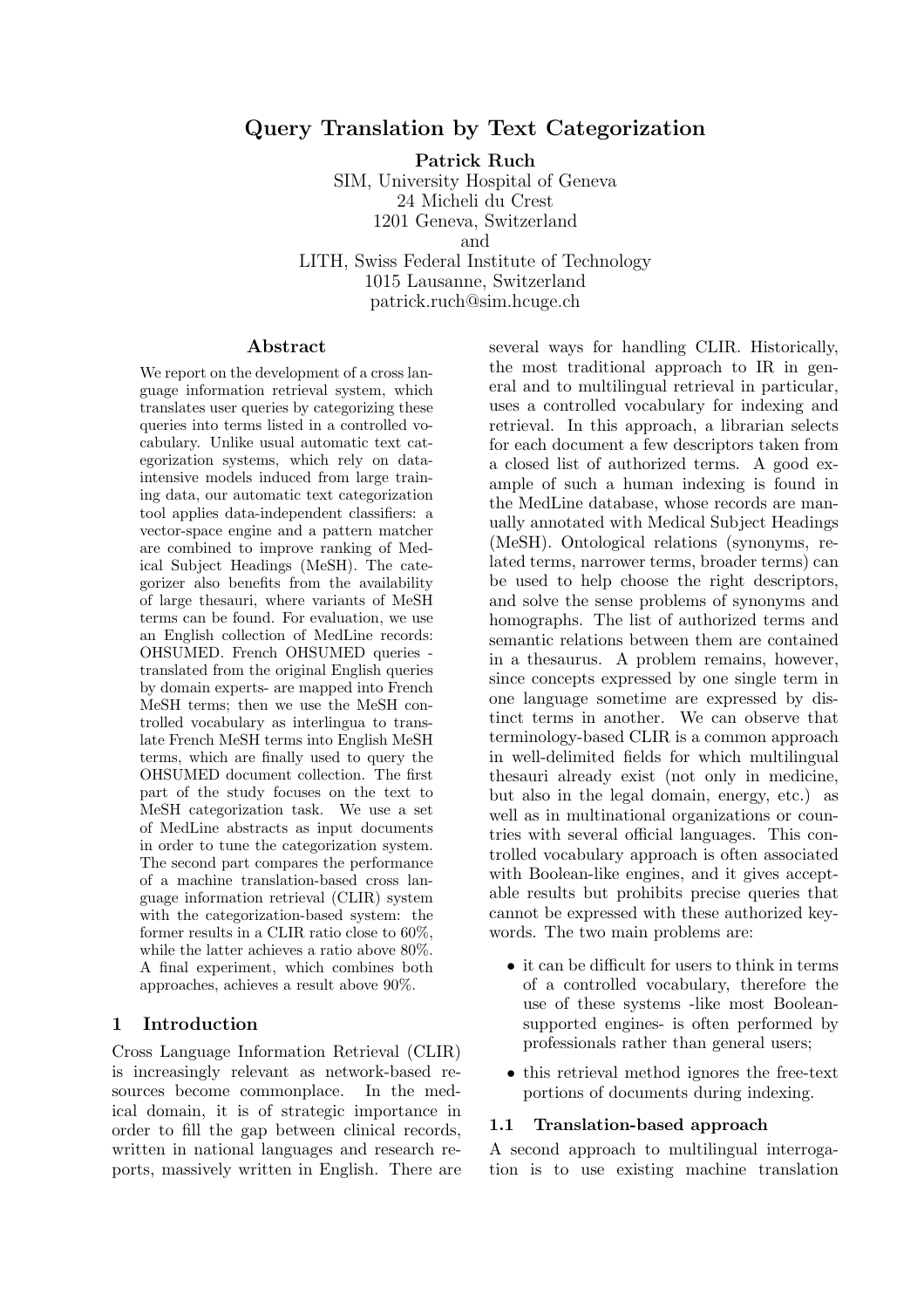(MT) systems to automatically translate the queries (Davis, 1998), or even the entire textual database (Oard and Hackett, 1998) (McCarley, 1999) from one language to another, thereby transforming the CLIR problem into a monolingual information retrieval (MLIR) problem.

This kind of method would be satisfactory if current MT systems did not make errors. A certain amount of syntactic error can be accepted without perturbing results of information retrieval systems, but MT errors in translating concepts can prevent relevant documents, indexed on the missing concepts, from being found. For example, if the word traitement in French is translated by processing instead of prescription, the retrieval process would yield wrong results. This drawback is limited in MT systems that use huge transfer lexicons of noun phrases by taking advantage of frequent collocations to help disambiguation, but in any collection of text, ambiguous nouns will still appear as isolated nouns phrases untouched by this approach.

## 1.2 Using parallel resources

A third approach receiving increasing attention is to automatically establish associations between queries and documents independent of language differences. Seminal researches were using latent semantic indexing (Dumais et al., 1997). The general strategy when working with parallel or comparable texts is the following: if some documents are translated into a second language, these documents can be observed both in the subspace related to the first language and the subspace related to the second one; using a query expressed in the second language, the most relevant documents in the translated subset are extracted (usually using a cosine measure of proximity). These relevant documents are in turn used to extract close untranslated documents in the subspace of the first language. This approach use implicit dependency links and co-occurrences that better approximate the notion of concept. Such a strategy has been tested with success on the English-French language pair using a sample of the Canadian Parliament bilingual corpus. It is reported that for 92% of the English text documents the closest document returned by the method was its correct French translation. Such an approach presupposes that the sample used for training is representative of the full database, and that sufficient par-

allel/comparable corpora are available or acquired.

Other approaches are usually based on bilingual dictionaries and terminologies, sometimes combined with parallel corpora. These approaches attempt to infer a word by word transfer function: they typically begin by deriving a translation dictionary, which is then applied to query translation. To synthesize, we can consider that performances of CLIR systems typically range between 60% and 90% of the corresponding monolingual run (Schäuble and Sheridan, 1998). CLIR ratio above 100% have been reported (Xu et al., 2001), however such results were obtained by computing a weak monolingual baseline.

## 2 Our strategy

Soergel describes a general framework for the use of multilingual thesauri in CLIR (Soergel, 1997), noting that a number of operational European systems employ multilingual thesauri for indexing and searching. However, except for very early work (Salton, 1970), there has been little empirical evaluation of multilingual thesauri in the context of free-text based CLIR, particularly when compared to dictionary and corpus-based methods. This may be due to the expense of constructing multilingual thesauri, but this expense is unlikely to be any more than that of creating bilingual dictionaries or even realistic parallel collections. In fact, it seems that multilingual thesauri can be built quite effectively by merging existing monolingual thesauri, as shown by the current development of the Unified Medical Language System (UMLS<sup>1</sup>).

Our approach to CLIR in MedLine exploit the UMLS resources and its multilingual components. The core technical component of our cross language engine is an automatic text categorizer, which associates a set of MeSH terms to any input text. The experimental design is the following:

- 1. original English OHSUMED (Hersh et al., 1994) queries have been translated into French queries by domain experts;
- 2. the OHSUMED document collection is indexed using a standard engine;
- 3. French queries are mapped to a set of

<sup>&</sup>lt;sup>1</sup>In our experiments, we used the MeSH as distributed in the 2002 release of the UMLS. See http://umlsks.nlm.nih.gov.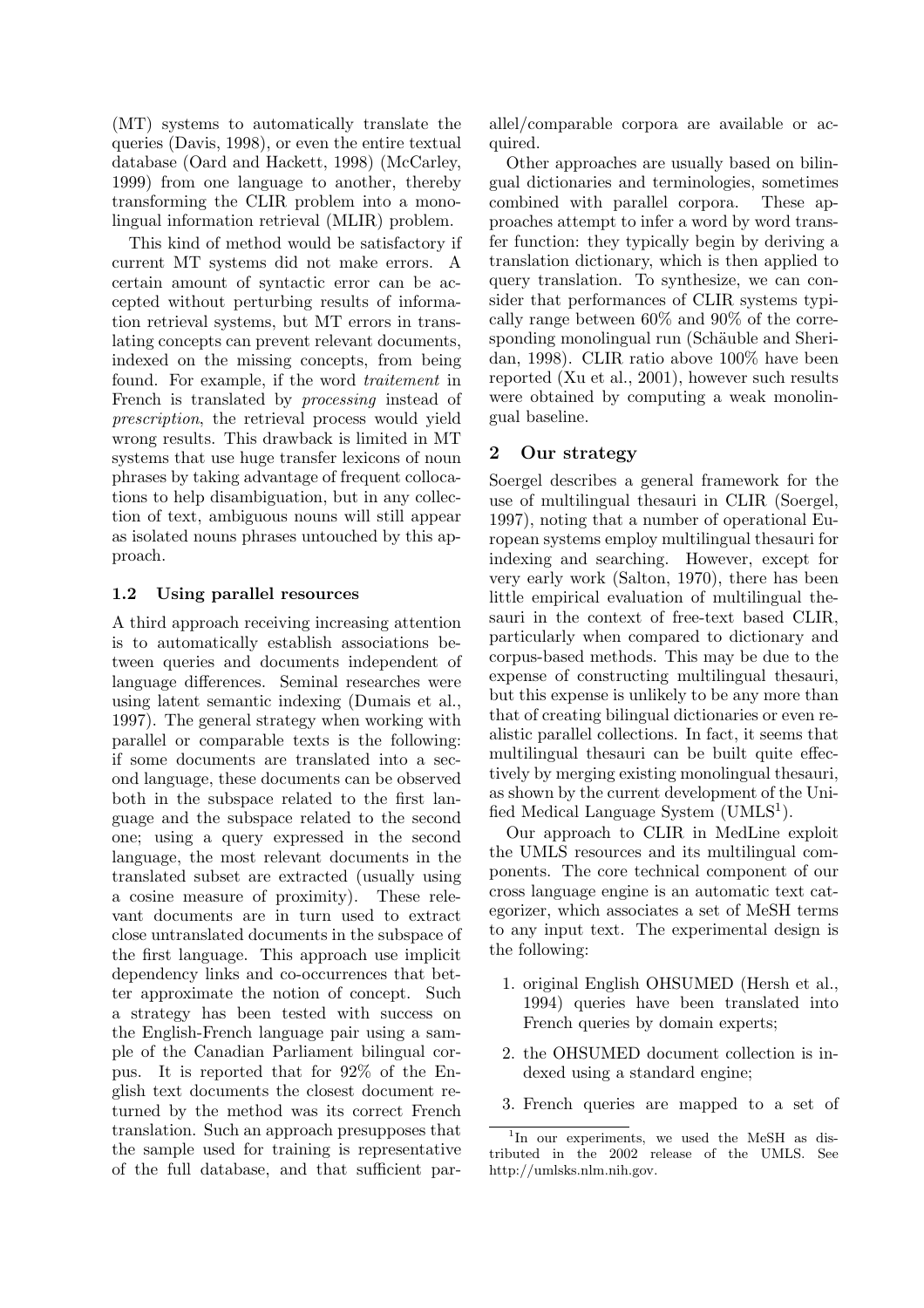French MeSH terms using an automatic text categorizer;

- 4. the top-N returned French terms are translated into English MeSH terms, using MeSH unique identifiers as interlingua: different values of N terms are tested;
- 5. these English MeSH terms are concatenated to query the OHSUMED document collection.

#### 2.1 MeSH-driven Text Categorization

Automatic text categorization has been largely studied and has led to an impressive amount of papers. A partial list<sup>2</sup> of machine learning approaches applied to text categorization includes naive Bayes (McCallum and Nigam, 1998), k-nearest neighbors (Yang, 1999), boosting (Schapire and Singer, 2000), and rulelearning algorithms (Apté et al., 1994). However, most of these studies apply text classification to a small set of classes; usually a few hundred, as in the Reuters collection (Hayes and Weinstein, 1990). In comparison, our system is designed to handle large class sets (Ruch et al., 2003): retrieval tools, which are used, are only limited by the size of the inverted file, but  $10^{5-6}$ is still a modest range  $3$ .

Our approach is data-poor because it only demands a small collection of annotated texts for fine tuning: instead of inducing a complex model using large training data, our categorizer indexes the collection of MeSH terms as if they were documents and then it treats the input as if it was a query to be ranked regarding each MeSH term. The classifier is tuned by using English abstracts and English MeSH terms. Then, we apply the indexing system on the French MeSH to categorize French queries into French MeSH terms. The category set ranges from about 19 936 -if only unique canonic English MeSH terms are taken into account- up to 139 956 -if synonym strings are considered in addition to their canonic class. For evaluating the categorizer, the top 15 returned terms are selected, because it is the average number of MeSH terms per abstract in the OHSUMED collection.

## 2.2 Collection and Metrics

The mean average precision (noted Av. Prec. in the following tables): is the main measure for evaluating ad hoc retrieval tasks (for both monolingual and bilingual runs). Following (Larkey and Croft, 1996), we also use this measure to tune the automatic text categorization system.

Among the 348 566 MedLine citations of the OHSUMED collection<sup>4</sup> , we use the 233 445 records provided with an abstract and annotated with MeSH keywords. We tune the categorization system on a small set of OHSUMED abstracts: 1200 randomly selected abstracts were used to select the weighting parameters of the vector space classifier, and the best combination of these parameters with the regular expression-based classifier.

## 3 Methods

We first present the MeSH categorizer and its tuning, then the query translation system.

## 3.1 Categorization

In this section, we present the basic classifiers and their combination for the categorization task. Two main modules constitute the skeleton of our system: the regular expression (RegEx) component, and the vector space (VS) component. Each of the basic classifiers implement known approaches to document retrieval. The first tool is based on a regular expression pattern matcher (Manber and Wu, 1994), it is expected to perform well when applied on very short documents such as keywords: MeSH terms do not contains more than 5 tokens. The second classifier is based on a vector space engine<sup>5</sup>. This second tool is expected to provide high recall in contrast with the regular expression-based tool, which should privilege precision. The former component uses tokens as indexing units and can be merged with a thesaurus, while the latter uses stems (Porter). Table 1 shows the results of each

<sup>&</sup>lt;sup>2</sup>See http://faure.iei.pi.cnr.it/ $\tilde{\ }$ fabrizio/ for an updated bibliography.

<sup>&</sup>lt;sup>3</sup>In text categorization based on learning methods, the scalability issue is twofold: it concerns both the ability of these data-driven systems to work with large concept sets, and their ability to learn and generalize regularities for rare events: (Larkey and Croft, 1996) show how the frequency of concepts in the collection is a major parameter for learning systems.

<sup>4</sup>As for queries, we use the corrected version of the OHSUMED queries. For 5 of the 106 OHSUMED queries relevant document sets are not known so only 101 queries were used.

<sup>&</sup>lt;sup>5</sup>The IR engine, which has used last year for TREC (Ruch et al., 2004), and the automatic categorization toolkit are available on the author's pages: http:// lithwww.epfl.ch/∼ruch/softs/softs.html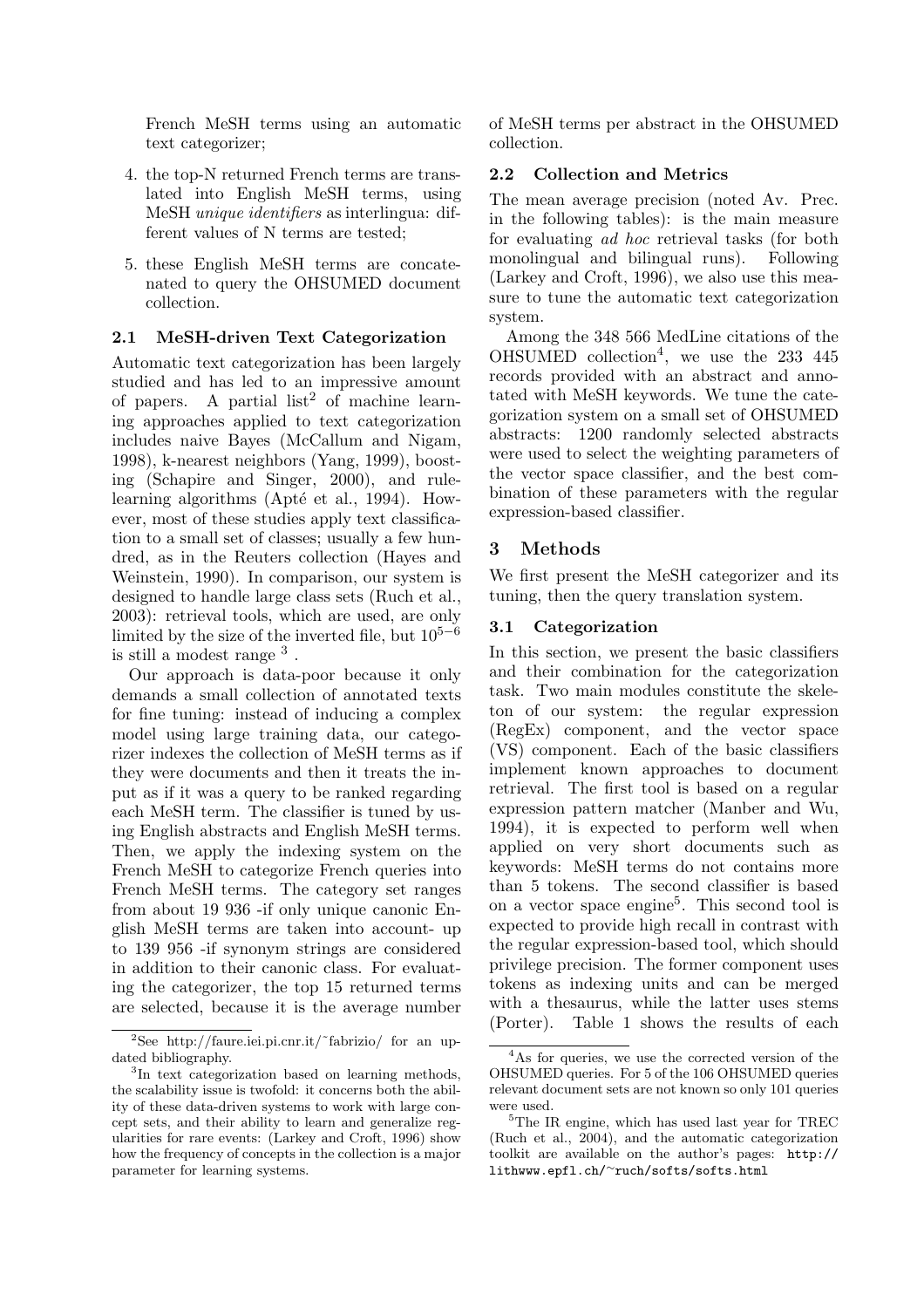| System or         | Relevant  | Prec. at   | Av.   |
|-------------------|-----------|------------|-------|
| parameters        | retrieved | $Rec. = 0$ | Prec. |
| RegEx             | 3986      | .7128      | .1601 |
| $lnc$ .atn        | 3838      | .7733      | .1421 |
| anc.atn           | 3813      | .7733      | .1418 |
| $_{\rm ltc. atn}$ | 3788      | .7198      | .1341 |
| ltc.lnn           | 2946      | .7074      | .111  |

Table 1: Categorization results. For the VS engine, tf.idf parameters are provided: the first triplet indicates the weighting applied to the "document", i.e. the concept, while the second is for the"query", i.e. the abstract. The total number of relevant terms is 15193.

classifiers.

Regular expressions and MeSH thesaurus. The regular expression search tool is applied on the canonic MeSH collection augmented with the MeSH thesaurus (120 020 synonyms). In this system, string normalization is mainly performed by the MeSH terminological resources when the thesaurus is used. Indeed, the MeSH provides a large set of related terms, which are mapped to a unique MeSH representative in the canonic collection. The related terms gather morpho-syntactic variants, strict synonyms, and a last class of related terms, which mixes up generic and specific terms: for example, Inhibition is mapped to Inhibition (Psychology). The system cuts the abstract into 5 token-long phrases and moves the window through the abstract: the edit-distance is computed between each of these 5 token sequence and each MeSH term. Basically, the manually crafted finite-state automata allow two insertions or one deletion within a MeSH term, and ranks the proposed candidate terms based on these basic edit operations: insertion costs 1, while deletion costs 2. The resulting pattern matcher behaves like a term proximity scoring system (Rasolofo and Savoy, 2003), but restricted to a 5 token matching window.

Vector space classifier. The vector space module is based on a general IR engine with  $t\ddot{i}.i d f^6$  weighting schema. The engine uses a list of 544 stop words.

As for setting the weighting factors, we ob-

served that cosine normalization was especially effective for our task. This is not surprising, considering the fact that cosine normalization performs well when documents have a similar length (Singhal et al., 1996). As for the respective performance of each basic classifiers, table 1 shows that the RegEx system performs better than any *tf.idf* schema used by the VS engine, so the pattern matcher provide better results than the vector space engine for automatic text categorization. However, we also observe in table 1 that the VS system gives better precision at high ranks  $(Precision_{at} Recall=0$ <br>or *mean reciprocal rank*) than the RegEx  $mean$  reciprocal rank) than the  $RegEx$ system: this difference suggests that merging the classifiers could be a effective. The *idf* factor seems also an important parameter, as shown in table 1, the four best weighting schema use the idf factor. This observation suggests that even in a controlled vocabulary, the idf factor is able to discriminate between content and non-content bearing features (such as syndrome and disease).

Classifiers' fusion. The hybrid system combines the regular expression classifier with the vector-space classifier. Unlike (Larkey and Croft, 1996) we do not merge our classifiers by linear combination, because the RegEx module does not return a scoring consistent with the vector space system. Therefore the combination does not use the RegEx's edit distance, and instead it uses the list returned by the vector space module as a *reference* list  $(RL)$ , while the list returned by the regular expression module is used as *boosting* list  $(BL)$ , which serves to improve the ranking of terms listed in RL. A third factor takes into account the length of terms: both the number of characters  $(L_1)$  and the number of tokens  $(L_2, \text{ with } L_2 > 3)$  are computed, so that long and compound terms, which appear in both lists, are favored over single and short terms. We assume that the reference list has good recall, and we do not set any threshold on it. For each concept  $t$  listed in the  $RL$ , the combined Retrieval Status Value (cRSV , equation 1) is:

$$
cRSV_t = \begin{cases} RSV_{VS}(t) \cdot Ln(L_1(t) \cdot L_2(t) \cdot k) & \text{if } t \in BL, \\ RSV_{VS}(t) & \text{otherwise.} \end{cases}
$$

The value of the k parameter is set empirically. Table 2 shows that the optimal tf.idf parameters (lnc.atn) for the basic VS classifier does not provide the optimal combination

<sup>&</sup>lt;sup>6</sup>We use the SMART representation for expressing statistical weighting factors: a formal description can be found in (Ruch, 2002).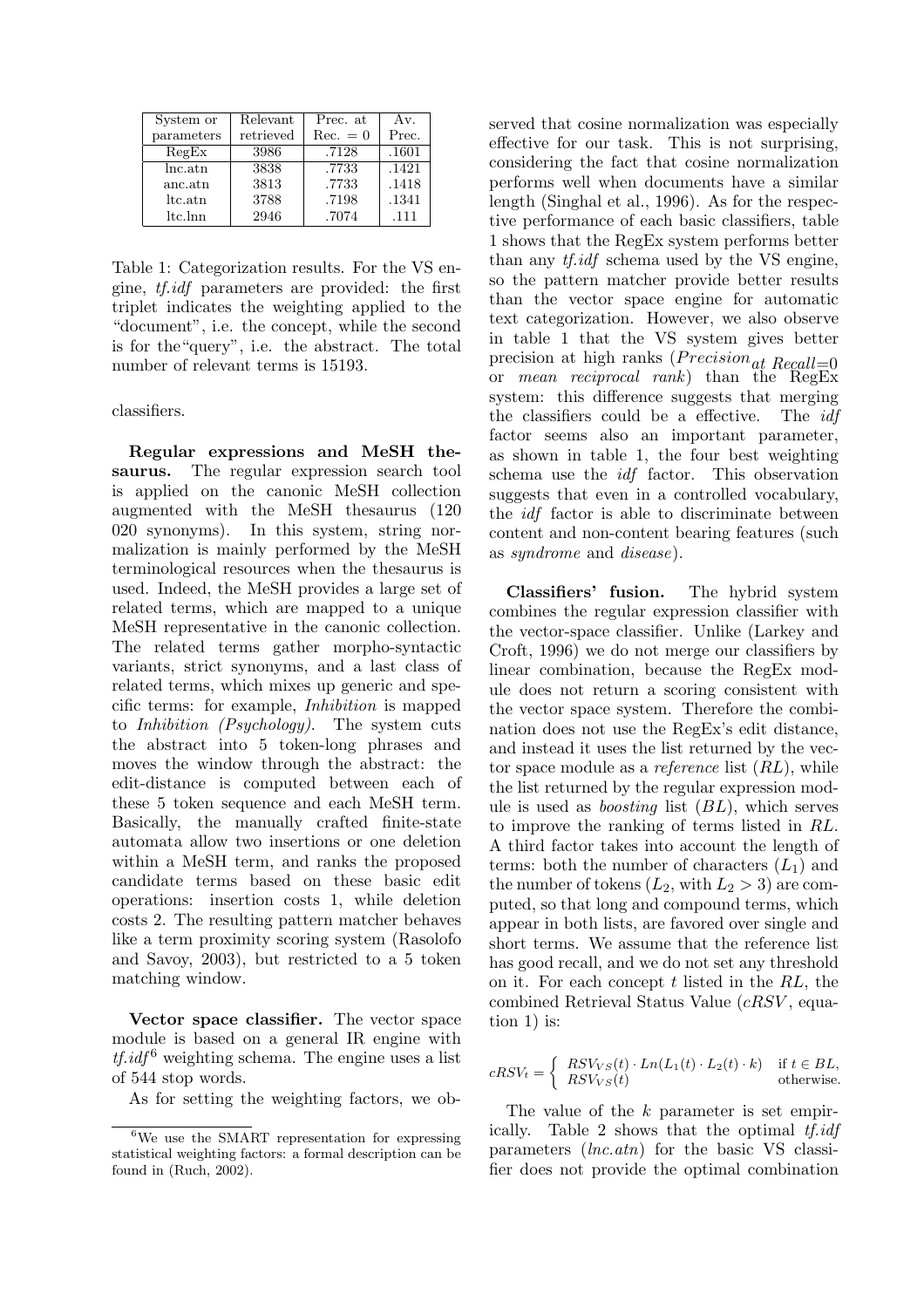| Weighting function        | Relevant  | Prec. at   | Av.   |  |  |
|---------------------------|-----------|------------|-------|--|--|
| concepts.abstracts        | retrieved | $Rec. = 0$ | Prec. |  |  |
| Hybrids: $tf.idf + RegEx$ |           |            |       |  |  |
| ltc.lnn                   | 4308      | .8884      | .1818 |  |  |
| lnc.lnn                   | 4301      | .8784      | .1813 |  |  |
| anc.ntn                   | 4184      | .8746      | .1806 |  |  |
| anc.ntn                   | 4184      | .8669      | .1795 |  |  |
| atn.ntn                   | 3763      | .9143      | .1794 |  |  |

Table 2: Combining VS with RegEx.

with RegEx. Measured by mean average precision, the optimal combination is obtained with ltc.lnn settings  $(.1818)$ <sup>7</sup>, whereas atn.ntn maximizes the  $Precision_{at}$   $Recall=0$  (.9143). For a general purpose system, we prefer to maximize average precision, since this is the only measure that summarizes the performance of the full ordering of concepts, so ltc.lnn factors will be used for the following CLIR experiments.

## 3.2 Translation

To translate user queries, we transform the English MeSH mapping tool described above, which attributes MeSH terms to English abstracts in a French mapping tool for mapping French OHSUMED queries into French MeSH terms. The English version of the MeSH is simply replaced by the accented French version (Zweigenbaum and Grabar, 2002) of the MeSH. We use the weighting schema and system combination (ltc.lnn +  $\text{RegEx}$ ) as selected in the above experiments, so we assume that the best weighting schema regarding average precision for mapping abstracts to MeSH terms is appropriate for categorizing OHSUMED queries. The only technical differences concern: 1) the thesaural resources, 2) the stemming algorithm. The former are provided by the Unified Medical Lexicon for French consortium (Zweigenbaum et al., 2003) and contains about 20000 French medical lexemes, with synonyms, while the latter is based on Savoy's stemmer (Savoy, 1999).

An additional parameter is used, in order to avoid translating too many irrelevant concepts, we try to take advantage of the concept ranking. Depending on the length of the query, a balance must be found between having a couple of high precision concepts and missing an important one. To evaluate this aspect we do not select the top 15 terms, as in text categorization, but we vary this number and we allow

| System          | Av. precision | CLIR Ratio $(\%)$ |
|-----------------|---------------|-------------------|
| MLIR (baseline) | .2406         | 100               |
| THR-3           | .1925         | 80.0              |
| MТ              | .1637         | 59.7              |
| $THR-3 + MT$    | .2209         | 91.8              |
| THR-F           | .1978         | 82.2              |

Table 3: Average precision and CLIR ratio.

different thresholds: 1, 2, 3, 5, 10, and 25. Finally, by linear regression, we also attempt to determine a linear fit between the length of the query (in byte) and the optimal threshold.

#### 4 Results and Discussion

Evaluations are computed by retrieving the first 1000 documents for each query. In figure 1, we provide the average precision of each CLIR run depending on the threshold value. The maximum of the average precision is reached when three MeSH terms are selected per query (0.1925), but we can notice that selecting only two terms is as effective (0.19). On the contrary, selecting the unique top returned term is not sufficient (average precision is below 0.145), and adding more than three terms smoothly degrade the precision, so that with 25 terms, precision falls below 0.15. Table 3 compares the results to the baseline, i.e. the score of the monolingual information retrieval system (MLIR). The relative score (CLIR Ratio) of the system which selects only three terms is 80% (THR-3), and should be contrasted with the score obtained by the MT system<sup>8</sup> (59.7%). In the same table, we observe that using a linear function (THR-F), to compute the number of terms to select, results in a very modest improvement as compared to using the best performing static value  $(82.2\% \text{ vs. } 80\%):$  it means that using a dynamic threshold is not really more effective than translating only the top 3 MeSH concepts. This moderate effectiveness may be due to the fact that OHSUMED queries roughly have a similar length. In contrast, we could expect that querying with very short (one word) and very long queries (querying by documents) could justify the use of a length-dependent threshold.

In a last experiment, we try to combine the two translation strategies: the translation provided by selecting three terms is simply added to the translation provided by the MT system. In table 3, a significant improvement (THR3 +

 $7\,\text{For the augmented term frequency factor (noted } a$ , which is defined by the function  $\alpha + \beta \times (tf/max(tf)),$ the value of the parameters is  $\alpha = \beta = 0.5$ .

 ${}^{8}{\rm The}$  SysTran system was used.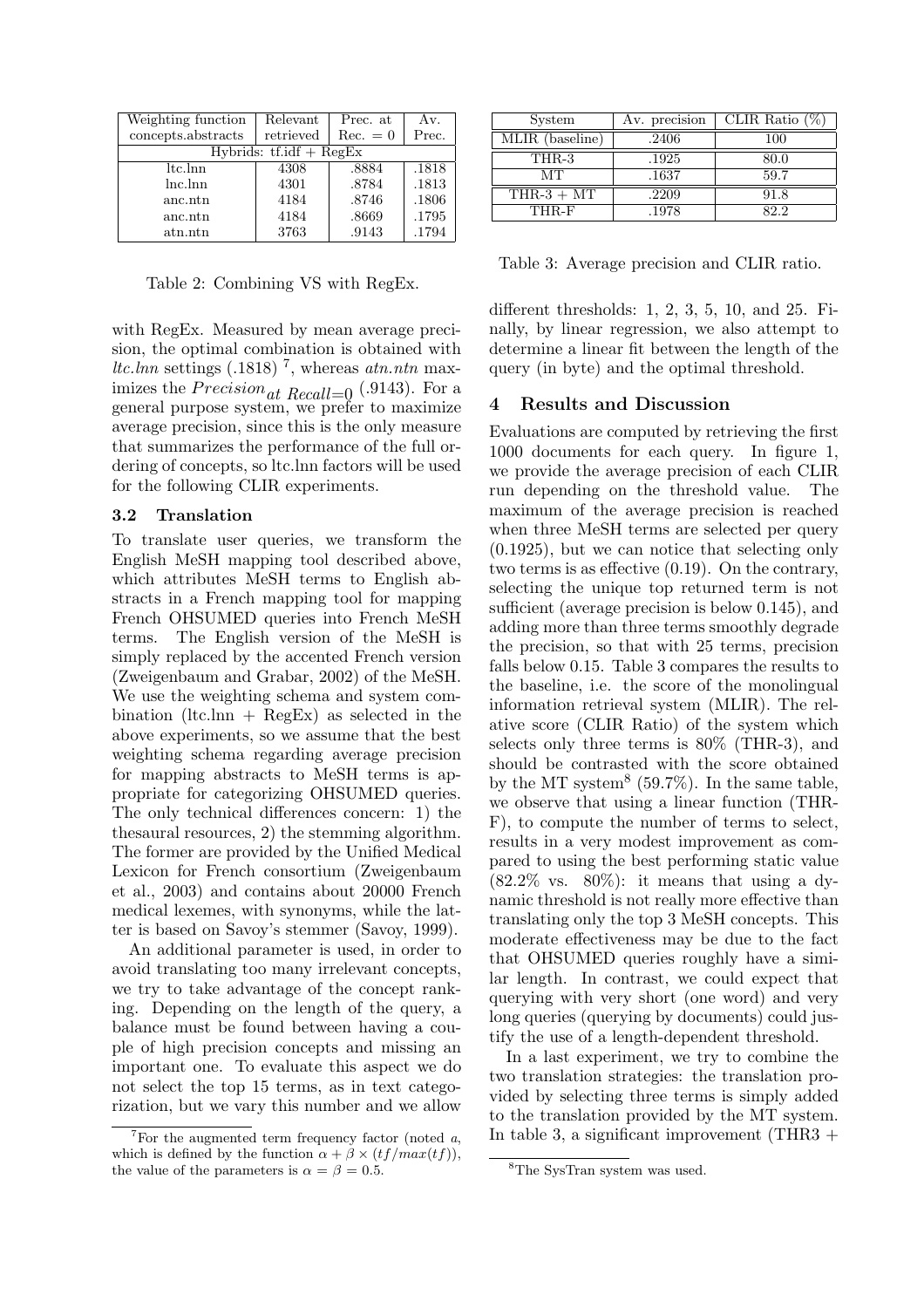

Figure 1: Average precision: different number of terms are translated by concept mapping.

 $MT = 91.8\%$  is observed as compared to each single strategies. It seems to confirm that at least some of the words, which are not translated or not properly translated by the text categorizer are well translated by the commercial system.

For example, if we consider a French query such as "anémie - anémie ferriprive, quel examen est le meilleur" (OHSUMED ID = 97: "anemia - iron deficiency anemia, which test is best"), the ranked list of English MeSH term returned by the categorizer is (most similar terms first, with  $N = 3$ : anemia; anemia, iron-deficiency; anemia, neonatal. We also observe that an important word like test is missing from the list of terms, while on the opposite a less relevant term like anemia, neonatal is provided. Now, if we consider the translation supplied by MT, the above query becomes "weaken - weakens ferriprive, which examination is the best": although this translation is far from perfect, it is interesting to remark that part of the sense expressed by the word test in the English query can be somehow found in words such as examination and best. Further, it is also of interest to notice that most of the erroneously translated content (weaken - ferriprive) is very unlikely to affect the document retrieval for this query: ferriprive as a French word will be ignored, while weaken is of marginal content.

Volk et al. (2002) works with a related collection but using German queries, they observe that morphological analysis was effective and report on a CLIR ratio above  $80\%$  (MLIR =  $0.3543$ ; CLIR =  $0.2955$ ). Directly related to our experiments, Eichmann et al. (1998) use the same benchmarks and similar terminological resources, but rely on a word-by-word transfer lexicon constructed from the UMLS. The average precision of their system using French queries is 0.1493, what results in a CLIR ratio of 62% <sup>9</sup> . Because we use the same benchmarks and resources and because our monolingual baselines are quite similar, the methodological difference must be underlined: while Eichmann and al. rely on a word to word transfer lexicon, our system aims at breaking the bag of word limitation by translating multiwords terms. Finally, we also observe that the combined system is able to take advantage of existing multilingual vocabulary without assuming any prior terminological knowledge from the user, so that usual problems associated with controlled vocabularies (cf. the introduction) are mutually solved in the proposed architecture.

#### 5 Conclusion and future work

We have presented a cross language information retrieval engine, which capitalizes on the availability of multilingual controlled vocabulary to translate user requests. The system relies on a text categorizer, which maps queries into a set of predefined concepts. The automatic text categorizer is tuned to perform a keyword assignment task before being used to translate French queries into English MeSH terms. For OHSUMED queries, optimal precision is obtained when selecting three MeSH terms, but results are improved when the system is merged with a commercial machine translation system, what suggest that text categorization can be opportunely combined with other query translation approaches. As future investigation, we plan to take into account the retrieval status value obtained by each of the ranked MeSH terms instead of simply setting a threshold on the ranking of the terms.

<sup>&</sup>lt;sup>9</sup>They report on surprisingly better results (CLIR ration = 71%) for Spanish queries and suggest that French is more difficult to translate than Spanish !